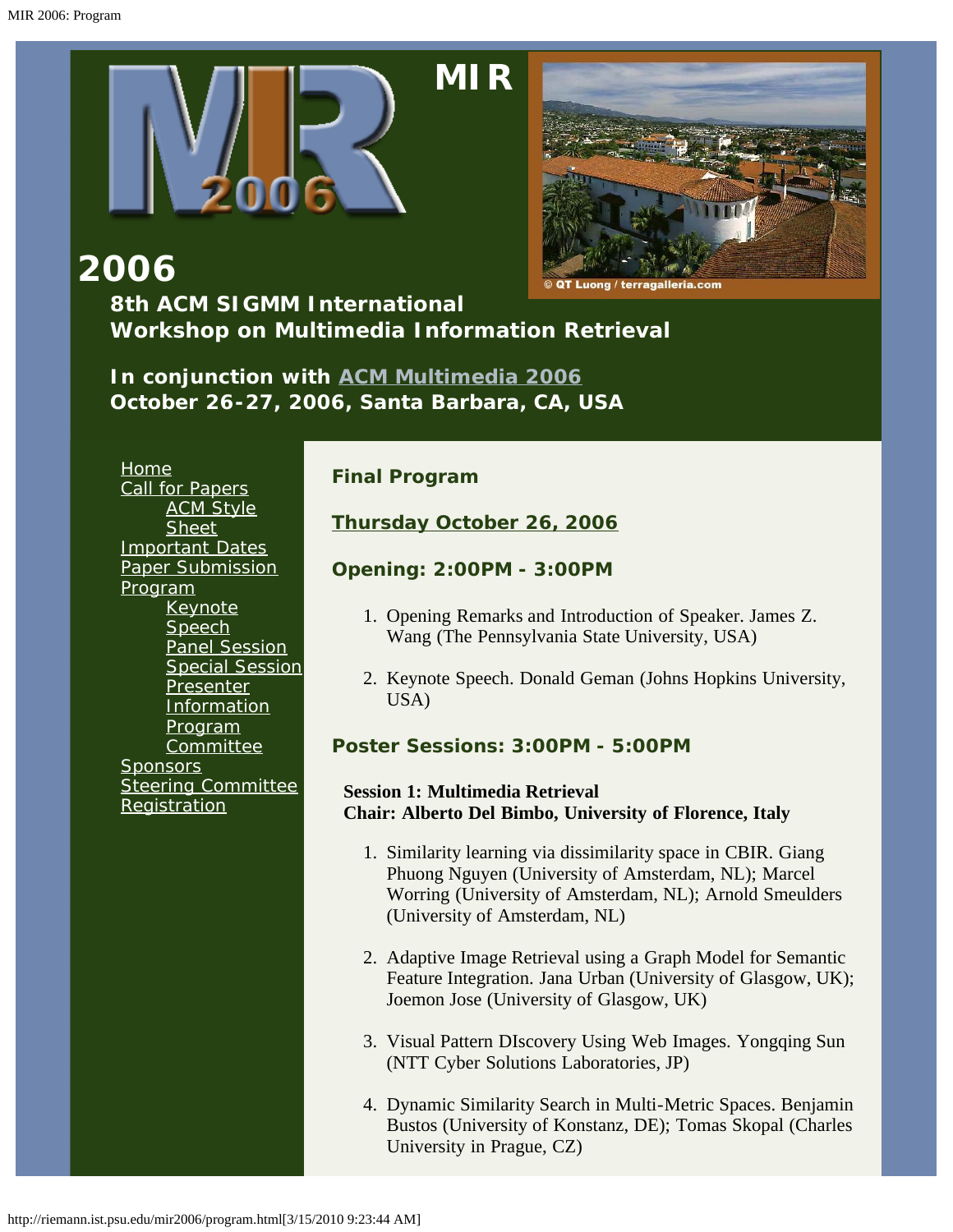- 5. Combining Audio-based Similarity with Web-based Data to Accelerate Automatic Music Playlist Generation. Peter Knees (Johannes Kepler University Linz, AT); Tim Pohle (Johannes Kepler University Linz, AT); Markus Schedl (Johannes Kepler University, AT); Gerhard Widmer (Johannes Kepler University Linz, AT)
- 6. Retrieval of Ottoman Documents. Esra Ataer (Bilkent University, TR); Pinar Duygulu (Bilkent University, TR)
- 7. Unsupervised learning from a corpus for shape-based 3D model retrieval. Ryutarou Ohbuchi (University of Yamanashi, JP)

#### **Session 2: Annotation, Summarization, and Visualization Chair: Daniel Gatica-Perez, IDIAP Research Institute, Switzerland**

- 1. Image Classification using Cluster-Cooccurrence Matrices of Local Relational Features. Lokesh Setia (University of Freiburg, DE); Alexandra Teynor (University of Freiburg, DE); Alaa Halawani (University of Freiburg, DE); Hans Burkhardt (University of Freiburg, DE)
- 2. Mining Temporal Patterns of Movement for Video Content Classification. Michael Fleischman (MIT, US); Phillip Decamp (MIT, US); Deb Roy (MIT, US)
- 3. Joint Categorization of Queries and Clips for Web-based Video Search. Ruofei Zhang (Yahoo! Inc., US); Ramesh Sarukkai (Yahoo! Inc., US); Jyh-Herng Chow (Yahoo! Inc., US); Wei Dai (Yahoo! Inc., US); Zhongfei Zhang (State University of New York at Binghamton, US)
- 4. Constant tangential angle elected interest points. Alexis Joly (INRIA, FR); Ahmed Rebai (INRIA, FR); Nozha Boujemaa (INRIA, FR).
- 5. Video Summarization using Personal Photo Libraries. Yuichiro Takeuchi (The University of Tokyo, JP); Masanori Sugimoto (The University of Tokyo, JP)
- 6. Assembling personal speech collections by monologue scene detection from a news video archive. Ichiro Ide (Nagoya University, JP); Naoki Sekioka (Nagoya University, JP); Tomokazu Takahashi (Nagoya University, JP); Hiroshi Murase (Nagoya University, JP)
- 7. Automatically Selecting Shots for Action Movie Trailers. Alan Smeaton (Dublin City University, IE); Bart Lehane (Dublin City University, IE); Noel O'Connor (Dublin City University, IE); Conor Brady (Dublin City University, IE); Gary Craig (Dublin City University, IE)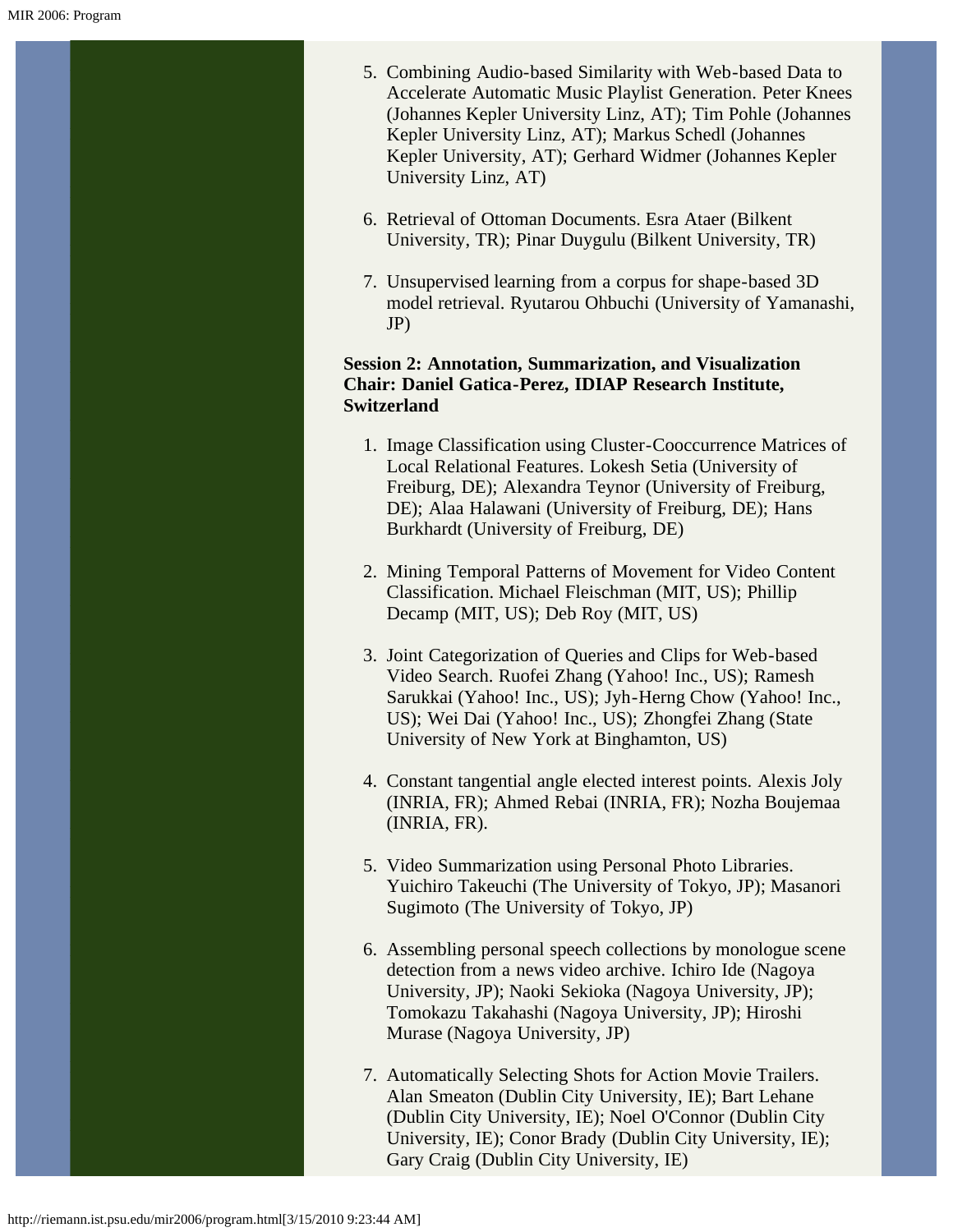8. Matching slides to Preseantion Videos Using Scence Background Alignment. Quanfu Fan (University of Arizona, US)

**Afternoon Tea: 4:00PM - 4:30PM**

## **Special Session 1: 5:00PM - 6:40PM Query Systems for Data Retrieval in Large Personal Image and Video Databases**

#### **Chair: Igor Kozintsev, Intel, USA**

- 1. To Search or To Label? Predicting the Performance of Search-Based Automatic Annotation Models for Consumer Photos. Lyndon Kennedy (Columbia University, US); Shih-Fu Chang, (Columbia University, US)
- 2. Dynamic Storyboards for Video Content Summarization. G. Ciocca (Universit` degli Studi di Milano-Bicocca, IT); R. Schettini (Universit` degli Studi di Milano-Bicocca, IT)
- 3. Scalable Search-Based Image Annotation of Personal Images. Changhu Wang (University of Science and Technology of China, CN); Feng Jing (Microsoft Research Asia, CN); Lei Zhang (Microsoft Research Asia, CN); Hong-Jiang Zhang (Microsoft Research Asia, CN)
- 4. Efficient Filtering with Sketches in the Ferret Toolkit. Qin Lv (Princeton University, US); William Josephson (Princeton University, US), Zhe Wang (Princeton University, US), Moses Charikar (Princeton University, US) Kai Li (Princeton University, US)
- 5. Efficient Semantic Annotation Method for Indexing Large Personal Video Database. Yan SONG (University of Sci&Tech of China, CN); Meng WANG (University of Sci&Tech of China, CN); Li-Rong DAI (University of Sci&Tech of China, CN); Ren-Hua Wang (University of Sci&Tech of China, CN); Xian-Sheng HUA (Microsoft Research Asia, CN); Hong-Jiang ZHANG (Microsoft Research Asia, CN)

# **Friday October 27, 2006**

#### **Opening: 9:00PM - 10:00PM**

- 1. Opening Remarks and Introduction of Speaker. Nozha Boujemaa (INRIA, France)
- 2. Keynote Speech. Edward Chang, Google China and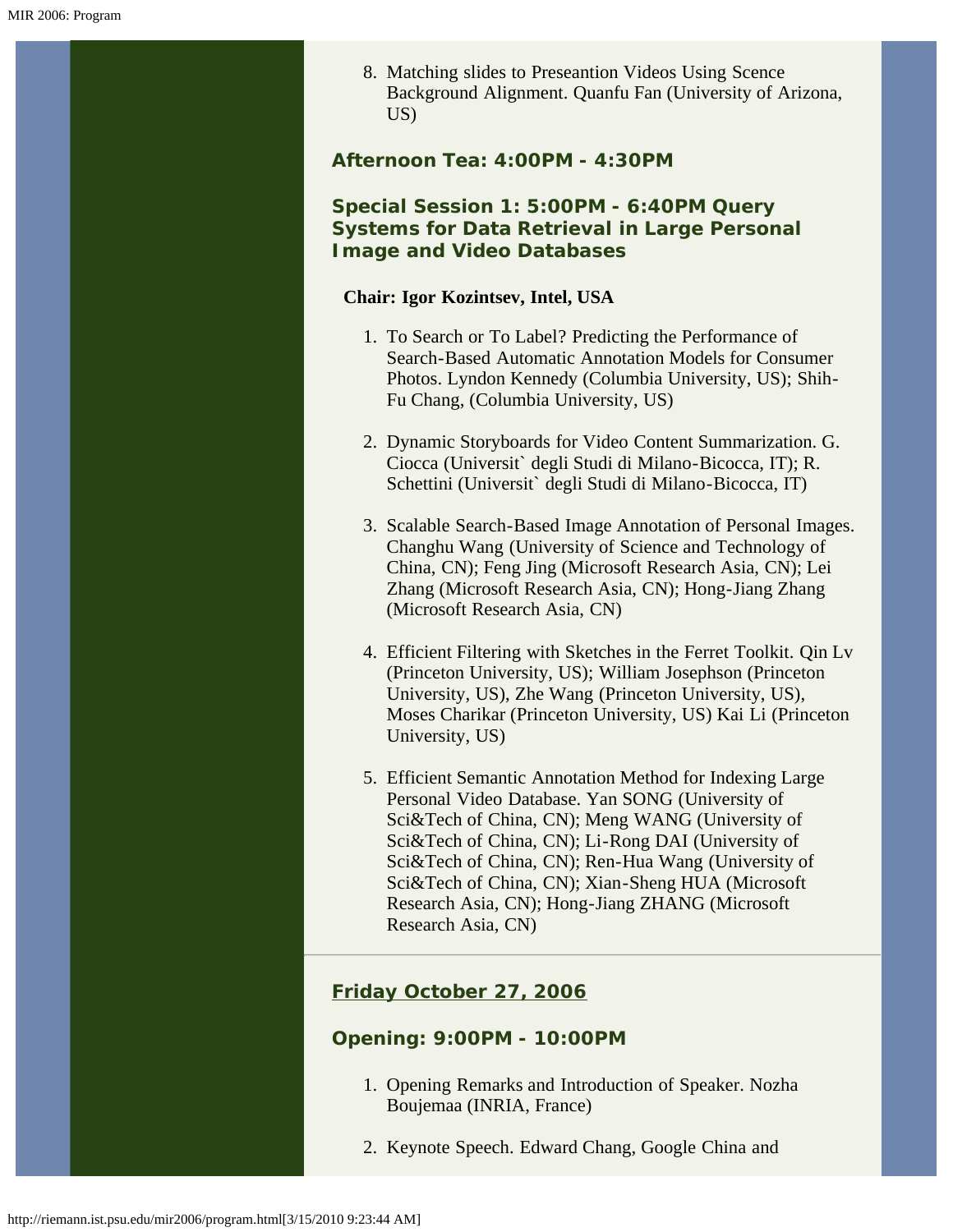University of California at Santa Barbara, USA.

**Morning Tea: 10:00PM - 10:30PM**

## **Oral Session 1: 10:30AM - 12:10PM: Multimedia Retrieval**

**Chair: James Z. Wang, The Pennsylvania State University, USA**

- 1. Description and Retrieval of 3D Face Models using iso-Geodesic Stripes. Stefano Berretti (University of Florence, IT); Alberto Del Bimbo (University of Firenze, IT); Pietro Pala (University of Firenze, IT)
- 2. Probabilistic Feature Modeling based on Quantization for SVM Active Learning in Content-based Image Retrieval. Hua Xie (Jet Propulsion Laboratory, Calfornia Institute of Technology, US); Victor Andreu (University of Southern California, US); Antonio Ortega (USC, US)
- 3. Exploring Temporal Consistency for Video Analysis and Retrieval. Jun Yang (Carnegie Mellon University, US); Alexander Hauptmann (Carnegie Mellon University, US)
- 4. Dual diffusion model of spreading activation for contentbased image retrieval. Serhiy Kosinov (University of Geneva, CH); Stephane Marchand-Maillet (University of Geneva, CH); Igor Kozintsev (Intel, US); Carole Dulong (Intel, US); Thierry Pun (University of Geneva, CH)
- 5. Using Score Distributions for Query-time Fusion in Multimedia Retrieval. Peter Wilkins (Centre for Digital Video Processing, Dublin City University, IE)

## **Lunch: 12:10PM - 1:10PM**

## **Oral Session 2: 1:10PM - 2:50PM Annotation, Summarization and Visualization**

#### **Chair: Nozha Boujemaa, INRIA, France**

- 1. An Adaptive Graph Model for Automatic Image Annotation. Jing Liu (Institute of Automation, Chinese Acadamy of Sciences, CN); Mingjing Li (Microsoft Research Asia, CN); Qingshan Liu (Institute of Automation(IA) Chinese Academy of Sciences(CAS), CN); Hanqing Lu (the Institute of Automation, Chinese Academy of Sciences, CN); Wei-Ying Ma (Microsoft Research, China, CN)
- 2. Low cost soccer video summaries based on visual rhythm. Nivando Bezerra (Universidade de Fortaleza, BR); Elan Lima (Universidade de Fortaleza, BR)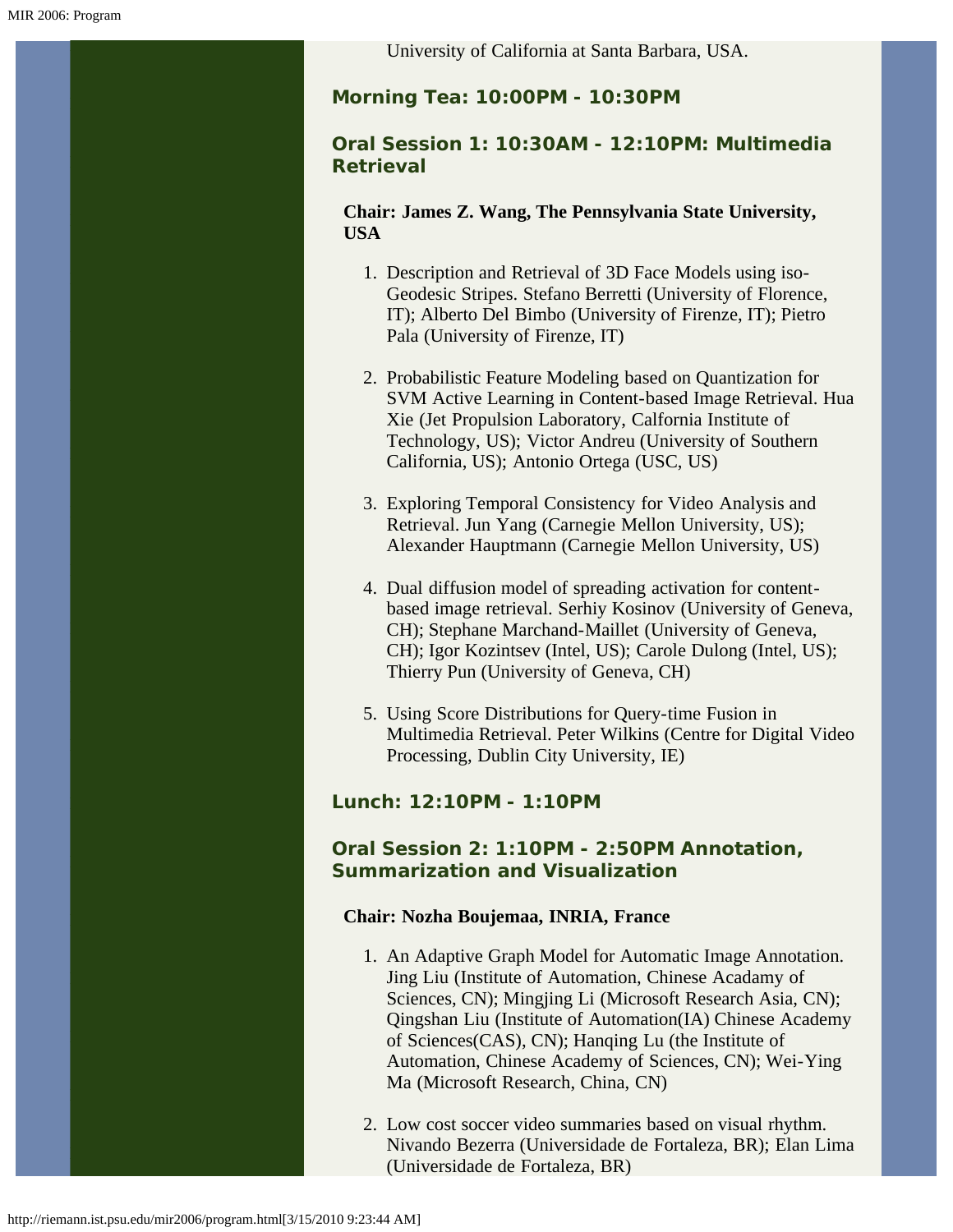- 3. Incorporating Concept Ontology for Hierarchical Classifier Training and Multi-Level Image Annotation. Yuli Gao (University of North Carolina at Charlotte, US); Jianping Fan (University of North Carolina, US)
- 4. Generating Summaries and Visualization for Large Collections of Geo-Referenced Photographs. Mor Naaman (Yahoo! Research Berkeley, US); Alexander Jaffe (Yahoo! Research Berkeley, US); Tamir Tassa (The Open University of Israel, US); Marc Davis (University of California, Berkeley, US)
- 5. Robust Scene Recognition using Language Models for Scene Contexts. Ryoichi Ando (Tokyo Institute of Technology, JP); Koichi Shinoda(Tokyo Institute of Technology, JP); Sadaoki Furui(Tokyo Institute of Technology, JP); Takahiro Mochizuki(NHK, JP)

# **Afternoon Tea: 2:50PM - 3:10PM**

## **Special Session 2: 3:10PM - 4:50PM Benchmarking Image and Video Retrieval**

#### **Chair: Marcel Worring, University of Amsterdam, The Netherlands**

- 1. Benchmarking Image and Video Retrieval: an overview. Stephane Marchand-Maillet (University of Geneva, CH); Marcel Worring (University of Amsterdam, NL)
- 2. Usage-oriented multimedia information retrieval technological evaluation. Christian Fluhr (CEA-LIST, FR); Pierre-Alain Moellic (CEA-LIST, FR); Patrick Hede (CEA-LIST, FR)
- 3. Human Performance Measures for Video Retrieval. Gary Marchionini (University of North Carolina, US)
- 4. Benchmarking Multimedia Search in Structured Collections. Thijs Westerveld (CWI, NL); Roelof van Zwol (University of Utrecht, NL)
- 5. Evaluation Campaigns and TRECVid. Alan Smeaton (Dublin City University, IE); Paul Over (NIST, US); Wessel Kraaij (TNO, NL)

**Panel Session: 5:00PM - 6:00PM Diversity in Multimedia Retrieval Research**

**Chair: James Z. Wang, The Pennsylvania State University, USA Panelists:**